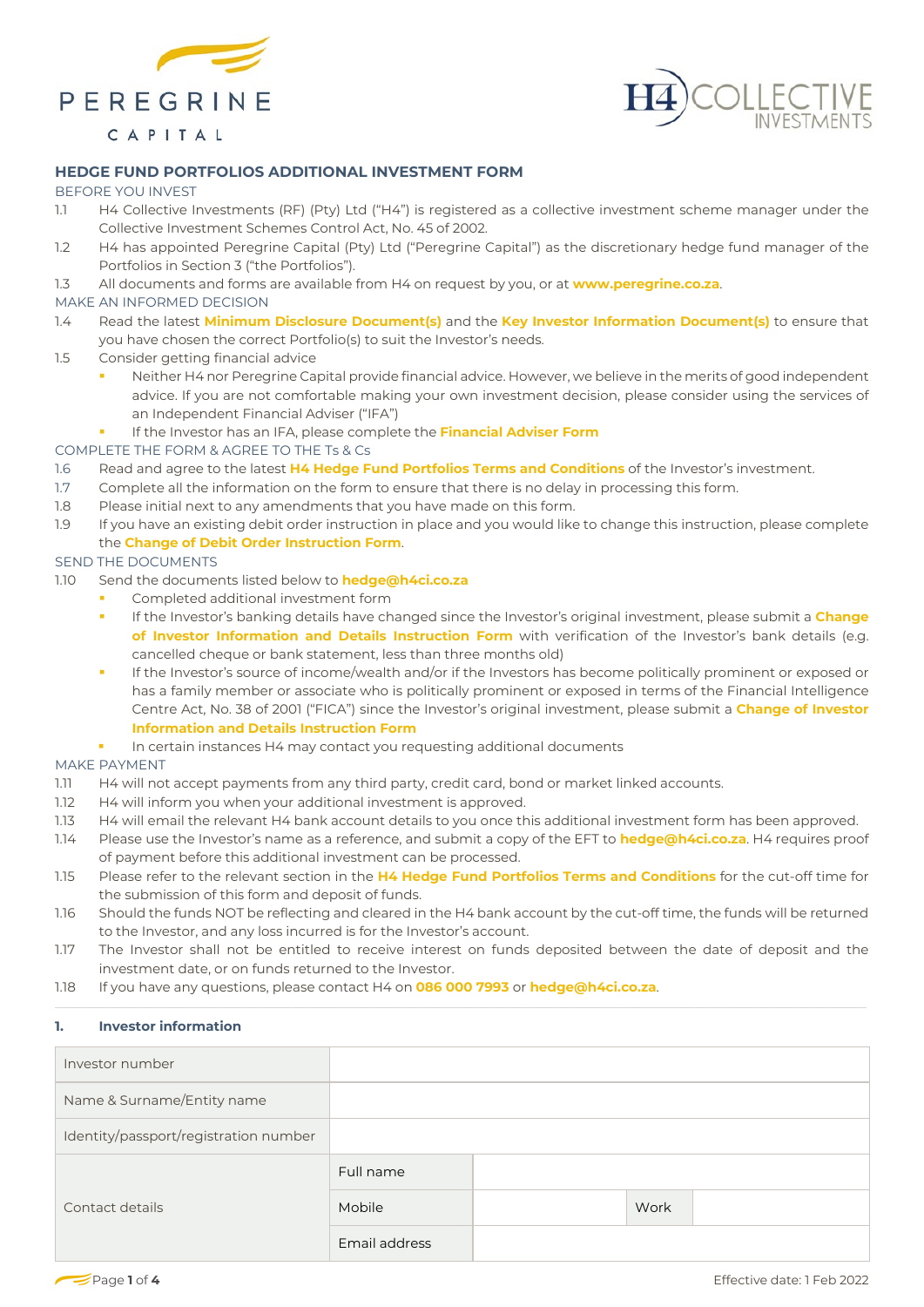### **2. Investor profile information required in terms of the Financial Intelligence Centre Act, No. 38 of 2001 ("FICA")**

**Note:** The law requires that H4 knows the source of the Investor's funds before H4 can process this application

### 2.1 **Source of the Investor's funds**

Please indicate the source of funds to be invested in the Portfolio(s)

**Note:** The Investor may be required to provide proof of source of funds e.g. IRP5 certificate/deed of sale of property

| $\Box$ Capital/Savings | Pension               | $\Box$ Sale of Business                     | Donation | Sale of Property |
|------------------------|-----------------------|---------------------------------------------|----------|------------------|
| Inheritance            | $\Box$ Company profit | $\Box$ Investment Income/Sale of investment |          |                  |
| Other (please specify) |                       |                                             |          |                  |

## 2.2 **Estimated investment horizon of this investment**

Please indicate the planned investment horizon of this investment

| $\overline{\phantom{a}}$<br>— | $\sim$<br>$\overline{\phantom{a}}$ | 10000<br>$\overline{\phantom{a}}$<br>$\overline{\phantom{a}}$ | $\sim$<br>ears | $\sim$<br>$\sim$ $\sim$ $\sim$ $\sim$ |
|-------------------------------|------------------------------------|---------------------------------------------------------------|----------------|---------------------------------------|
|-------------------------------|------------------------------------|---------------------------------------------------------------|----------------|---------------------------------------|

### 2.3 **Future transactions**

**Note:** This information is required for FICA purposes and providing this information will not create an obligation on the Investor to enter into such future transactions

With regard to future transactions, please indicate if the Investor intends placing additional funds under H4's management and administration

 $\n  $\Box$  Yes\n  $\Box$  No\n  $\Box$  Uncertain$ 

If "Yes", please provide as much information as possible, including approximate amount, approximate date and the expected source of the funds

| <b>Approximate amount</b> | <b>Approximate date</b> | <b>Expected source of funds</b> |
|---------------------------|-------------------------|---------------------------------|
|                           |                         |                                 |
|                           |                         |                                 |

### <span id="page-1-0"></span>**3. Choose your investment**

#### <span id="page-1-1"></span>3.1 **Retail Hedge Funds**

#### **Notes:**

- Should you wish to implement a monthly debit order, please complete Section [3.3](#page-2-0), Investor's banking details, [and](#page-2-1) 3.4, Regular debit order authority
- Debit orders will be processed on the 28th calendar day of each month, for subscription of participatory interests in the selected Portfolio(s) on the first business day of the following month
- If applicable, please insert the percentage of the annual increase in the table below. Such annual increase shall be applicable on the investment anniversary date for the duration of the debit order authority

| <b>Portfolios</b>                                     | <b>Additional Lump Sum</b><br><b>Investment Amount</b><br>Minimum: R5 000 per<br>portfolio | <b>Monthly Debit</b><br>Order<br>Minimum:R1000<br>per portfolio | <b>Annual Debit</b><br><b>Order Increase</b> | <b>Monthly</b><br><b>Recurring</b><br><b>Additional</b><br>investment * |
|-------------------------------------------------------|--------------------------------------------------------------------------------------------|-----------------------------------------------------------------|----------------------------------------------|-------------------------------------------------------------------------|
| Peregrine Capital High Growth<br>H4 Retail Hedge Fund | R                                                                                          | R                                                               | %                                            | R                                                                       |
| Peregrine Capital Pure Hedge<br>H4 Retail Hedge Fund  | R                                                                                          | R                                                               | %                                            | R                                                                       |

*\* Investment date will be the first business day after the subscription monies have cleared in the H4 bank account.*

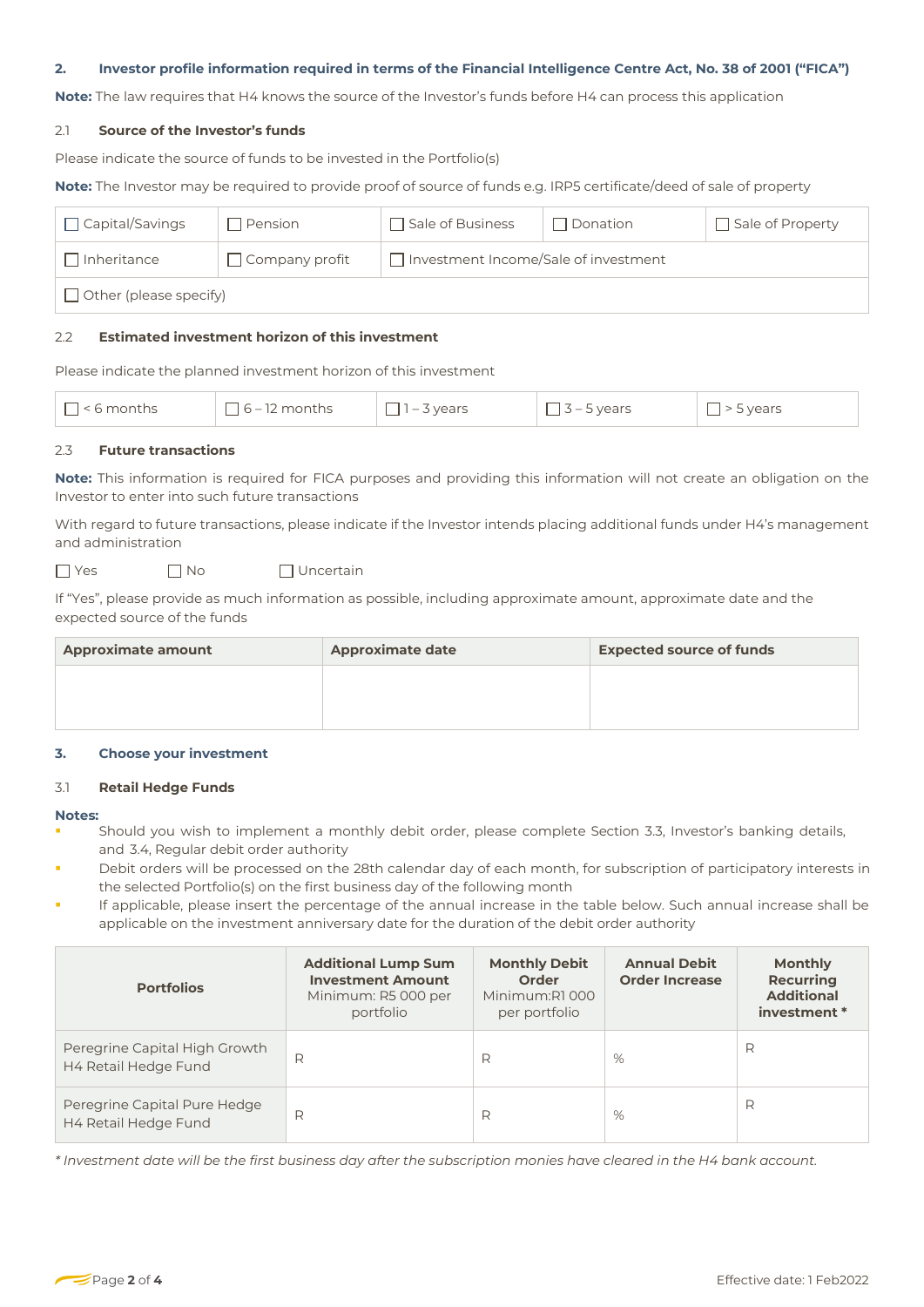# 3.2 **Qualified Investor Hedge Funds**

### **Notes:**

- The issue date for the subscription of participatory interests is the first calendar day of the month
- Should you wish to start a monthly debit order, please complete Section [3.3](#page-2-0),Investor's banking details, and [3.4,](#page-2-1)  Regular debit order authority
- You may only authorise a monthly debit order once you have subscribed for the minimum lump sum investment amount of R1 million. The minimum lump sum investment amount of R1 million for investment in a QI Hedge Fund is a regulatory minimum requirement and cannot be amended or waived by H4. Debit orders will be processed on the 28<sup>th</sup> calendar day of each month, for subscription of participatory interests in the selected Portfolio(s) on the first calendar day of the following month
- If applicable, please insert the percentage of the annual increase in the table below. Such annual increase shall be applicable on the investment anniversary date for the duration of the debit order authority

| <b>Portfolios</b>                                   | <b>Additional Lump Sum</b><br><b>Investment Amount</b><br>Minimum: R50 000 per | <b>Monthly Debit</b><br>Order<br>Minimum:R5 000 | <b>Annual Debit</b><br><b>Order Increase</b> | <b>Monthly</b><br><b>Recurring</b><br><b>Additional</b><br>investment ** |
|-----------------------------------------------------|--------------------------------------------------------------------------------|-------------------------------------------------|----------------------------------------------|--------------------------------------------------------------------------|
|                                                     | portfolio                                                                      | per portfolio                                   |                                              |                                                                          |
| Peregrine Capital High Growth<br>H4 QI Hedge Fund   | R                                                                              | R                                               | %                                            | R                                                                        |
| Peregrine Capital Pure Hedge<br>H4 QI Hedge Fund    | R                                                                              | R                                               | %                                            | R                                                                        |
| Peregrine Capital Dynamic<br>Alpha H4 QI Hedge Fund | R                                                                              | R                                               | %                                            | R                                                                        |

<span id="page-2-0"></span>*\*\* Investment date will be the first calendar day of the following month after the subscription monies have cleared in the H4 bank account.*

# 3.3 **Investor's banking details**

**Note:** Please complete this section if you are setting up a debit order instruction

| Name of account holder |                |                |                     |
|------------------------|----------------|----------------|---------------------|
| Name of bank           |                |                |                     |
| Branch code            |                |                |                     |
| Account number         |                |                |                     |
| Type of account        | $\Box$ Current | $\Box$ Savings | $\Box$ Transmission |

# <span id="page-2-1"></span>**4. How are you making your payment?**

| Electronic/Internet transfer (EFT) |
|------------------------------------|
|------------------------------------|

Collection by H4 **H4** will collect the amount specified in Sectio[n 3.1](#page-1-1) and/or 3.2 from the bank account referred to in Sectio[n 3.3](#page-2-0)

# **Notes:**

- Maximum of R1 000 000 per debit per day
- Participatory interests bought with a direct debit can only be withdrawn or switched after 32 business days.

# 4.1 **Permission to debit your account**

### **Notes:**

- Monthly debit orders will automatically be cancelled if funds are returned from the bank after 3 consecutive dealing cycles. If a debit order is returned by the bank due to insufficient funds being available or for any other reason, then no additional subscription will be processed.
- I/We, the undersigned signatory(ies) of the bank account holder, hereby authorise H4 to withdraw from my/our South African bank account in Section [3.3,](#page-2-0) the debit order investment amounts detailed in Section [3.1](#page-1-1) or [3.2](#page-1-0), on the 28<sup>th</sup>